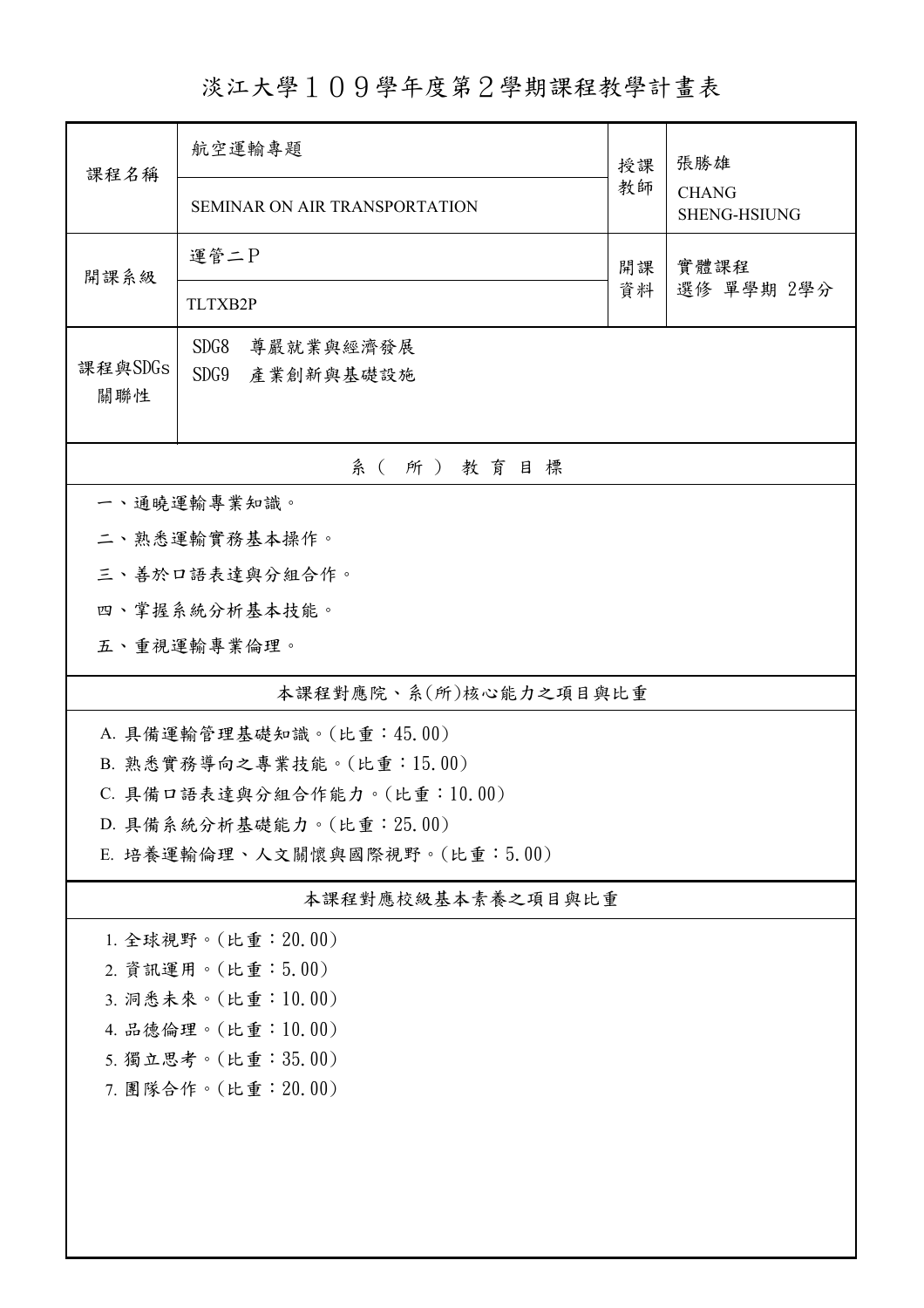|                                                                                                                                                                                                                                            | 本課程旨在介紹航空運輸之基本知識與概念、營運與管理課題,討論航空運輸管<br>理之理論與實務、問題與挑戰、分析與規劃方法。課程介紹航空運輸專題,包<br>括:國際航空組織、航空運輸市場分析與需求預測、機場規劃與營運管理、航空<br>公司規劃與管理、航空貨運管理之理論基礎與實務問題,旨培養同學具備航空運<br>輸之分析、管理及規劃基礎能力,並瞭解航空運輸產業發展,提升職涯與國際視<br>野。<br>課程簡介<br>This course looks at comprehensive knowledge of air transportation. Discuss<br>basic knowledge and concepts, methodologies, systematic analysis and<br>strategic planning issues of air transportation, airline management, and<br>airport planning and administration. Many special issues about air<br>transportation industry, air transportation market and demand analysis,<br>airport design and planning, airport operations and management, and airline |                                                                   |                      |                                                                                                                                                                                                                                     |                                     |  |
|--------------------------------------------------------------------------------------------------------------------------------------------------------------------------------------------------------------------------------------------|---------------------------------------------------------------------------------------------------------------------------------------------------------------------------------------------------------------------------------------------------------------------------------------------------------------------------------------------------------------------------------------------------------------------------------------------------------------------------------------------------------------------------------------------------------------------------------------------------------------------------------------------------------------------------------|-------------------------------------------------------------------|----------------------|-------------------------------------------------------------------------------------------------------------------------------------------------------------------------------------------------------------------------------------|-------------------------------------|--|
|                                                                                                                                                                                                                                            |                                                                                                                                                                                                                                                                                                                                                                                                                                                                                                                                                                                                                                                                                 |                                                                   |                      | management and planning, air cargo management are discussed.                                                                                                                                                                        |                                     |  |
| 本課程教學目標與認知、情意、技能目標之對應<br>將課程教學目標分別對應「認知(Cognitive)」、「情意(Affective)」與「技能(Psychomotor)」<br>的各目標類型。<br>一、認知(Cognitive):著重在該科目的事實、概念、程序、後設認知等各類知識之學習。<br>二、情意(Affective):著重在該科目的興趣、倫理、態度、信念、價值觀等之學習。<br>三、技能(Psychomotor):著重在該科目的肢體動作或技術操作之學習。 |                                                                                                                                                                                                                                                                                                                                                                                                                                                                                                                                                                                                                                                                                 |                                                                   |                      |                                                                                                                                                                                                                                     |                                     |  |
| 序<br>號                                                                                                                                                                                                                                     |                                                                                                                                                                                                                                                                                                                                                                                                                                                                                                                                                                                                                                                                                 | 教學目標(中文)                                                          |                      |                                                                                                                                                                                                                                     | 教學目標(英文)                            |  |
| $\mathbf{1}$                                                                                                                                                                                                                               |                                                                                                                                                                                                                                                                                                                                                                                                                                                                                                                                                                                                                                                                                 | 學生能夠了解航空運輸管理基本概<br>念、主要內容與系統分析架構。                                 |                      | Students will be able to understand the basic<br>concepts and theories, major issues and systematic<br>analysis methods in air transportation management.                                                                           |                                     |  |
| $\overline{2}$                                                                                                                                                                                                                             | 戰、                                                                                                                                                                                                                                                                                                                                                                                                                                                                                                                                                                                                                                                                              | 學生能夠學習分析與探討航空運輸<br>重要議題, 討論全球空運市場.<br>與營運管理、航空貨運之問題與挑<br>分析與規劃方法。 | 機<br>場規劃與營運管理、航空公司規劃 | Students will learn to analyze and discuss special<br>issues in air transportation, including air<br>transportation industry, airport planning and<br>management, airline operation and management, and<br>air cargo and logistics. |                                     |  |
|                                                                                                                                                                                                                                            |                                                                                                                                                                                                                                                                                                                                                                                                                                                                                                                                                                                                                                                                                 |                                                                   |                      | 教學目標之目標類型、核心能力、基本素養教學方法與評量方式                                                                                                                                                                                                        |                                     |  |
| 序號                                                                                                                                                                                                                                         | 目標類型                                                                                                                                                                                                                                                                                                                                                                                                                                                                                                                                                                                                                                                                            | 院、系(所)<br>核心能力                                                    | 校級<br>基本素養           | 教學方法                                                                                                                                                                                                                                | 評量方式                                |  |
| 1                                                                                                                                                                                                                                          | 認知                                                                                                                                                                                                                                                                                                                                                                                                                                                                                                                                                                                                                                                                              | <b>ABCDE</b>                                                      | 123457               | 講述、討論                                                                                                                                                                                                                               | 測驗、作業、討論(含<br>課堂、線上)、報告(含<br>口頭、書面) |  |
| 2                                                                                                                                                                                                                                          | 認知                                                                                                                                                                                                                                                                                                                                                                                                                                                                                                                                                                                                                                                                              | <b>ABCDE</b>                                                      | 123457               | 講述、討論                                                                                                                                                                                                                               | 測驗、作業、討論(含<br>課堂、線上)、報告(含<br>口頭、書面) |  |
|                                                                                                                                                                                                                                            |                                                                                                                                                                                                                                                                                                                                                                                                                                                                                                                                                                                                                                                                                 |                                                                   |                      | 授課進度表                                                                                                                                                                                                                               |                                     |  |
| 週次                                                                                                                                                                                                                                         | 日期起訖                                                                                                                                                                                                                                                                                                                                                                                                                                                                                                                                                                                                                                                                            |                                                                   |                      | 內 容 (Subject/Topics)                                                                                                                                                                                                                | 備註                                  |  |
|                                                                                                                                                                                                                                            | $110/02/22$ ~<br>課程介紹、航空運輸專題導論 Course Introduction.<br>110/02/28<br>Introduction to Air Transportation Management                                                                                                                                                                                                                                                                                                                                                                                                                                                                                                                                                               |                                                                   |                      |                                                                                                                                                                                                                                     |                                     |  |
|                                                                                                                                                                                                                                            |                                                                                                                                                                                                                                                                                                                                                                                                                                                                                                                                                                                                                                                                                 |                                                                   |                      |                                                                                                                                                                                                                                     |                                     |  |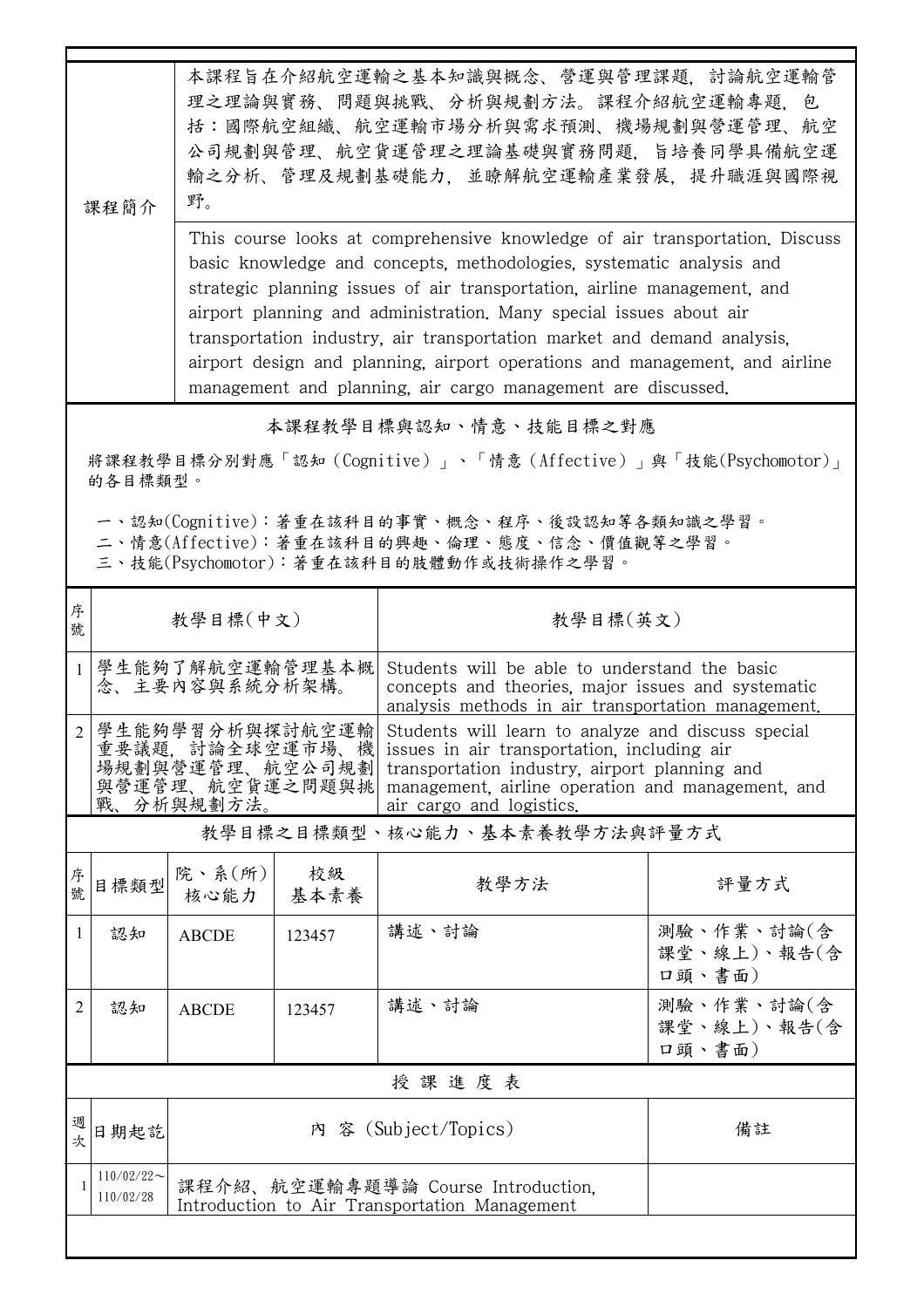|                | $110/03/01$ ~<br>110/03/07    | 全球航空運輸產業導論 Introduction to Development<br>of Air Transportation Industry                                                                                                                                        |                               |  |
|----------------|-------------------------------|-----------------------------------------------------------------------------------------------------------------------------------------------------------------------------------------------------------------|-------------------------------|--|
| 3              | $110/03/08$ ~<br>110/03/14    | 航空運輸導論:國際民航組織、航權、航空管制<br>Introduction to Air Transportation: Intl. Civil<br>Aviation Organization, Air Freedom Rights,<br>Regulation                                                                            |                               |  |
| $\overline{4}$ | $110/03/15$ ~<br>110/03/21    | 航空運輸市場發展與需求分析 Air Transportation<br>Market Development and Demand Analysis                                                                                                                                      |                               |  |
| 5              | $110/03/22$ ~<br>110/03/28    | 航空運輸工程專題-機場規劃 (I):空側系統 Airport<br>Planning (I)                                                                                                                                                                  |                               |  |
| 6              | $110/03/29$ ~<br>110/04/04    | 教學觀摩週                                                                                                                                                                                                           | 線上非同步教學                       |  |
|                | $110/04/05$ ~<br>110/04/11    | 航空運輸工程專題-機場規劃 (II):陸側與航站區系統<br>Airport Planning (II)                                                                                                                                                            |                               |  |
| $\mathbf{8}$   | $110/04/12$ ~<br>110/04/18    | 航空運輸工程專題-機場規劃 (III): 飛航管制系統<br>Airport Planning (III)                                                                                                                                                           |                               |  |
| $\mathbf Q$    | $110/04/19$ ~<br>110/04/25    | 期中報告                                                                                                                                                                                                            |                               |  |
| 10             | $110/04/26 \sim$<br>110/05/02 | 期中考試週                                                                                                                                                                                                           |                               |  |
| 11             | $110/05/03$ ~<br>110/05/09    | 航空公司規劃與管理專題(I): 航空公司組織管理<br>Airline Management and Planning (I)                                                                                                                                                 |                               |  |
| 12             | $110/05/10$ ~<br>110/05/16    | 航空公司規劃與管理專題(II):營運策略規劃 Airline<br>Management and Planning (II)                                                                                                                                                  | 參訪機場航空站/或航<br>空公司/或邀請專題演<br>講 |  |
| 13             | $110/05/17$ ~<br>110/05/23    | 航空公司規劃與管理專題(III): 航網規劃、機隊管理<br>Airline Management and Planning (III)                                                                                                                                            |                               |  |
| 14             | $110/05/24$ ~<br>110/05/30    | 航空公司規劃與管理專題(IV):行銷、市場分析、航空<br>公司與旅遊業 Airline Management and Planning (IV)                                                                                                                                       | 線上非同步教學                       |  |
| 15             | $110/05/31$ ~<br>110/06/06    | 航空貨運專題(I):航空貨運發展 Air Cargo and Air<br>Logistics Management (I)                                                                                                                                                  |                               |  |
| 16             | $110/06/07$ ~<br>110/06/13    | 航空貨運專題(II):航空貨運與航空運籌規劃 Air Cargo<br>and Air Logistics Management (II)                                                                                                                                           |                               |  |
| 17             | $110/06/14$ ~<br>110/06/20    | 期末報告                                                                                                                                                                                                            |                               |  |
| 18             | $110/06/21$ ~<br>110/06/27    | 期末考試週                                                                                                                                                                                                           |                               |  |
| 修課應<br>注意事項    |                               |                                                                                                                                                                                                                 |                               |  |
| 教學設備           |                               | 電腦、投影機                                                                                                                                                                                                          |                               |  |
| 教科書與<br>教材     |                               | A.T. Wells. Air Transportation: A Management Perspective, 3rd Ed.,<br>Wadsworth, 1994.<br>R. Horonjeff and F.X. McKelvey, Planning and Design of Airports, 4th Ed.<br>McGraw-Hill, 1994.<br>Class Lecture Notes |                               |  |
| 參考文獻           |                               | 張有恆, 航空運輸學, 3版, 華泰文化出版. 2012。<br>交通部民航局,航空運輸專論:http://www.caa.gov.tw/big5/content/index.asp?<br>$sno = 382$                                                                                                     |                               |  |